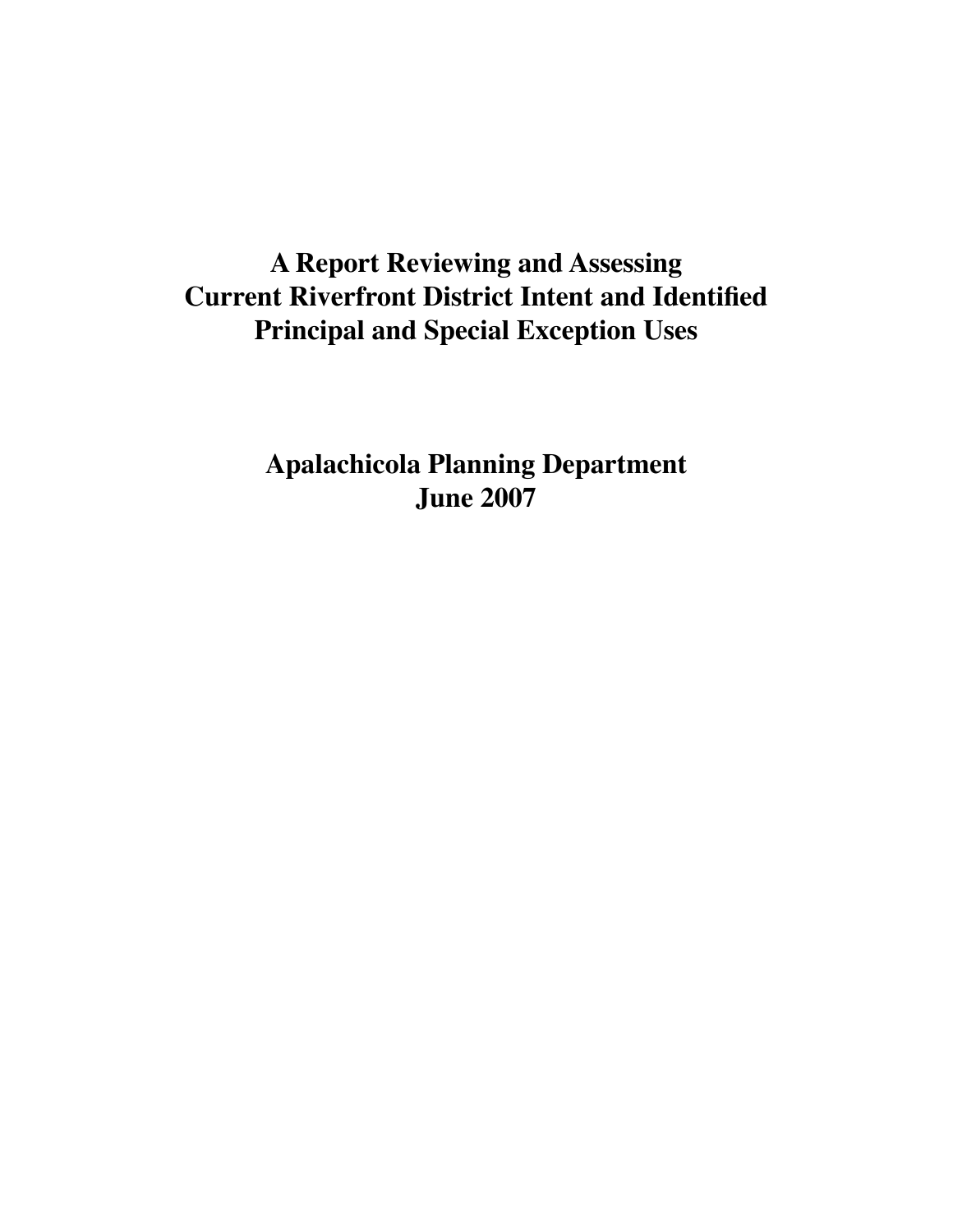# Table of Contents

| Introduction                                      |    |
|---------------------------------------------------|----|
| <b>Historical Overview</b>                        | 4  |
| Existing Land Use Map                             | 5  |
| District Intent                                   | 6  |
| <b>Riverfront District Standards</b>              |    |
| <b>Consistency Review with Comprehensive Plan</b> | 11 |
| Apalachicola Waterfronts Vision Plan Objectives   | 12 |
| Coordination of Data                              | 13 |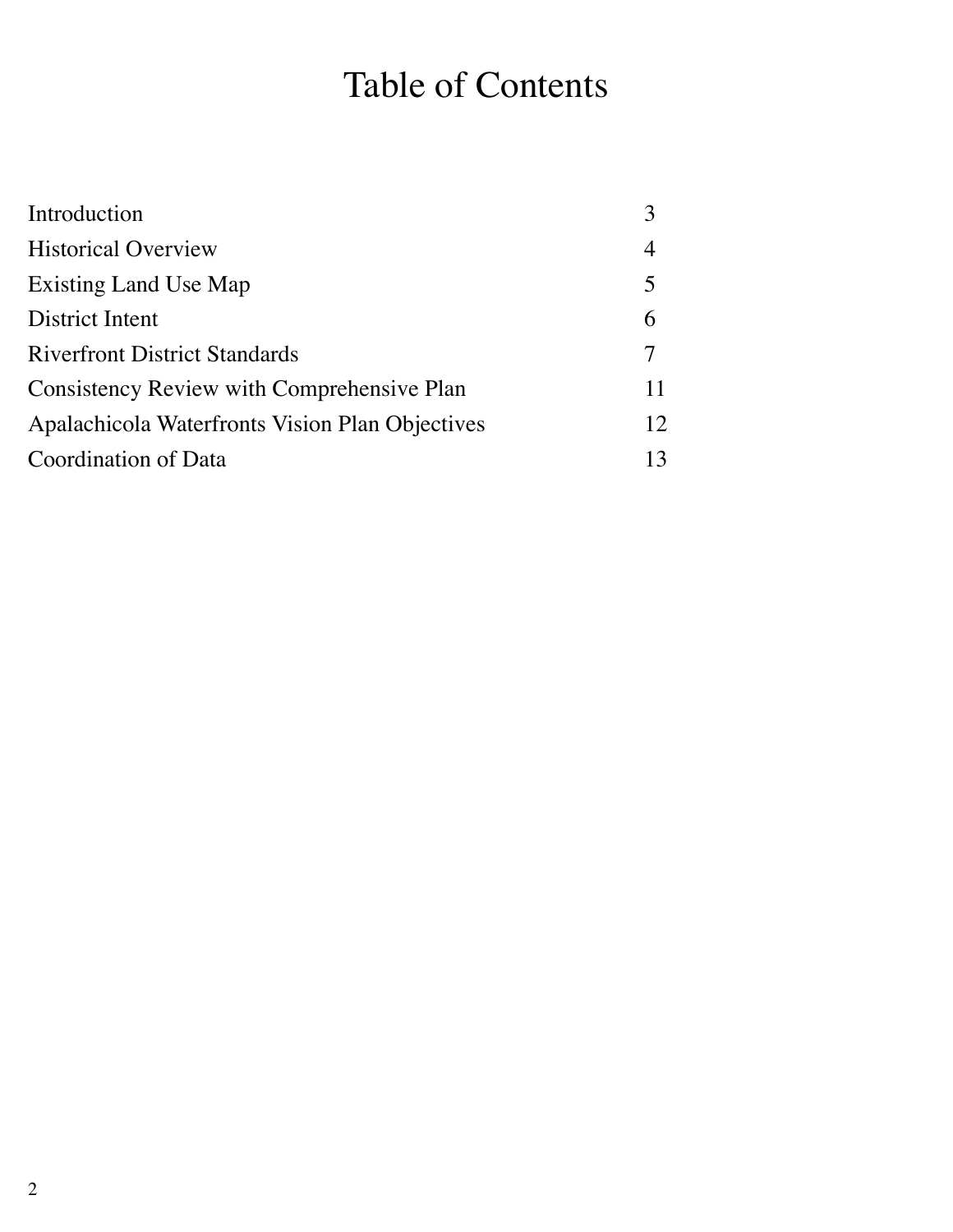# Introduction

Apalachicola is a small coastal community of significant historical value due to its role as a cotton shipping port at the turn of the century. Located at the mouth of Apalachicola River, the town overlooks Apalachicola Bay to the south, and is adjacent to the Apalachicola National Forest on the northeast. The town also borders the Apalachicola National Estuarine Research Reserve, a highly productive estuary which is a resource of both regional, state and national importance.

The Apalachicola River, which forms the Eastern boundary of the City, links the freshwater swamps and uplands of the drainage basin in Florida with the coastal lowlands and brackish bay adjoining the Gulf of Mexico. The river, in addition to being a commercial mainstay of the town, provides excellent recreational opportunities for fishermen, hunters, and campers. It also serves as the north-south commercial barge transportation route in the Panhandle.

The City has an estimated population of 2,799 (1990 figures). The City limits of Apalachicola cover an area of 1 3/4 square miles (978 acres). Highway 98 intersects the City east to west, and a small undeveloped airfield lies west of town. The City is generally considered divided into two sections: "Old" Apalachicola represents the original City limits and contains the City's historic district and central business district. "Greater" Apalachicola is the "newer" section of the City and comprises most of the City's low-to-moderate income and high density residential areas, as well as most of the City's undeveloped residential parcels. The climate is humid and sub-tropical with average monthly rainfall ranges from 2.99 to 7-8 inches. There are two dominant wet periods, one occurring in winter and the other in early spring.

Apalachicola's attributes are many. It is located adjacent to a pristine estuary, the lifestyle is slow paced, density rates are low, traffic congestion is minimal, recreational opportunities abound. Located within 77 miles of the state capitol, Apalachicola offers access to four barrier islands, and miles of scenic beach property, all of which are addressed in both the recreation/open space element and the conservation coastal management element.

Of greatest importance when considering future land use needs is the availability of developable land. With enclosed data and analysis indicating a minimum of natural and man-made limitations to land throughout the City, it is asserted in the comprehensive plan that most undeveloped acreage is acceptable for future development.

As is indicated by the Existing Land Use map 1, land use within the City of Apalachicola is predominately residential in nature, with commercial development limited primarily to the downtown area (Market, Commerce and Water Streets) and the U.S. Highway 98 (Avenue E) corridor. Conservation lands are limited to the river wetlands adjacent to Scipio Creek, in the northeast section of the City.

# Purpose

The purpose of this report is to identify principal and special exception uses within the City's Riverfront District and to begin the analysis of data to help a land use conflict in the riverfront district that has been identified as such in the City's 2007 EAR. This report will analyze the applicable Goals, Objectives and Policies of the existing City Comprehensive Plan as they relate to the Riverfront district standards - the purpose being to identify areas that need to be explored in terms of resolving conflicts in land use needs for that district.

The City's recent Waterfront Project Vision plan is also included as that group was instrumental in 2005 in formulating goals and objectives for the district through the Waterfronts Committee.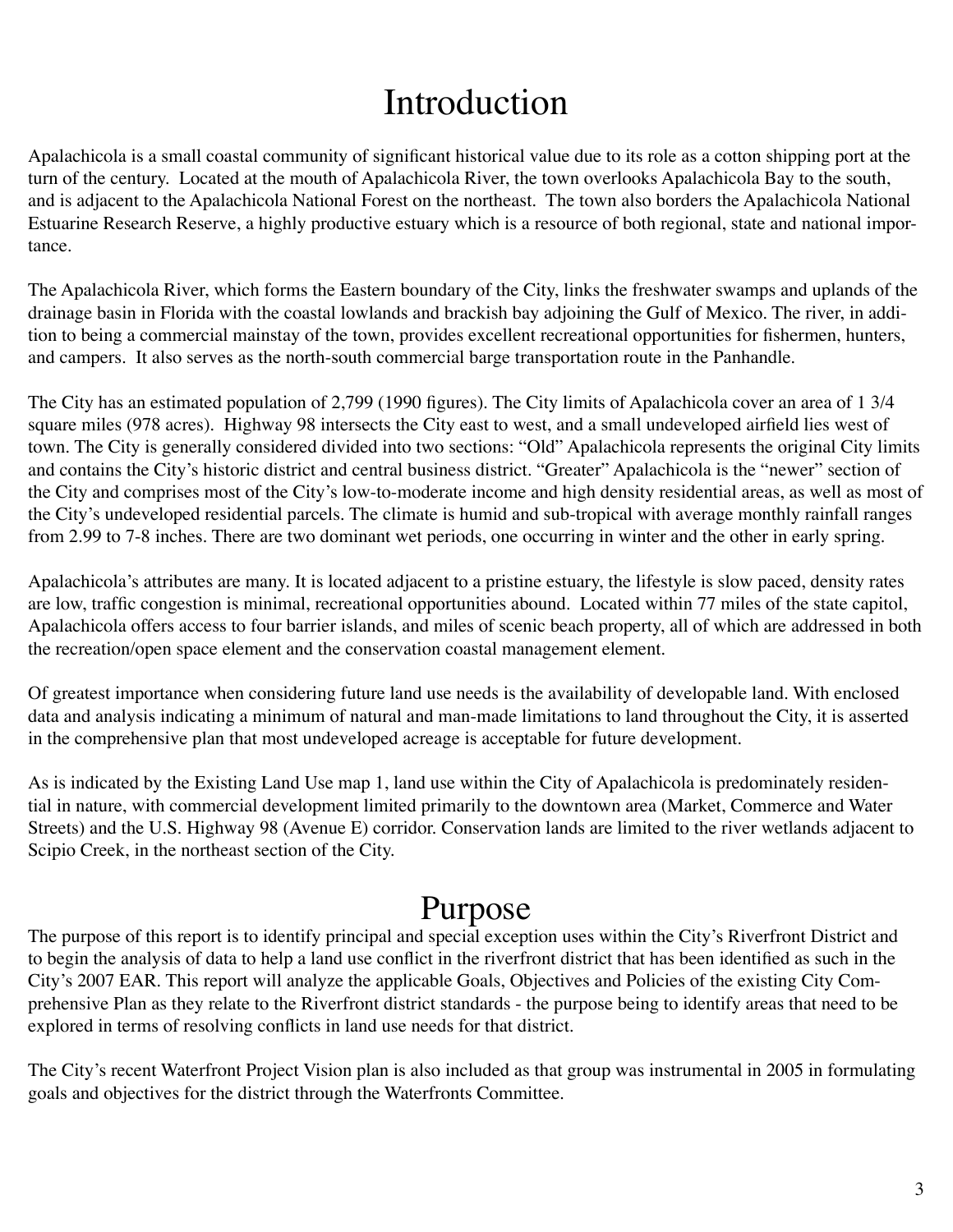# Historical Overview

The Apalachicola Land Development Code was adopted in 1991, following ont he heels of the City's adoption of its first comprehensive plan in 1990. Then as now, the City was designated an Area of Critical Sttae Concern.

At the time of code adoption, the City's riverfront district was made up of primarily seafood processing or vacant land. The comprehensive plan, particularly the Coastal Management Element, placed emphasis on the preservation and accommodation of low intensity and seafood-related or water dependent business along the City's riverfront. Over the past 20 years, seafood processing businesses on the riverfront have dwindled and the overall emphasis of the downtown district business base has shifted toward the tourism type businesses, although it is important to note that the population numbers have not increased significantly over the past years. The City experiences growth mostly in its historic district through restoration and rehabilitation and the only annexation that has occured in the past 20 years has occurred to accommodate a small charter school.

The County, on the other hand, continues to grow in terms of larger residential developments which cater to tourism and vacation and retirement homes. As a result, the City has felt the impact in terms of increased seasonal population as well. Citywide. It is becoming evident that the economy is shifting from a small town with only a seafood and resourcebased economy to one that is growing increasingly dependent on tourism. Throughout the downtown district, retail, restaurant and accommodations businesses have been growing in numbers, catering to the increased walking traffic of downtown visitors.

More so, as land prices and taxes escalate in the County, there has been some general discussion about allowing more intense type development to occur along the riverfront.

This shift in economies has resulted in what the City has determined one of its major local issues i n its 2007 Evaluation and Appraisal Report – the conflict between commercial land uses especially along the riverfront. There is an ongoing effort by commercial riverfront land owners to develop or at least to change the land use/zoning requirements which currently favor commercial seafood processing and water dependent to accommodate more intense type development.

The conflict is furthered in that much of the City's commercially designated riverfront land falls within the Coastal Area which requires lower densities and intensities than land off the riverfront – unless such activities are commercial seafood production related.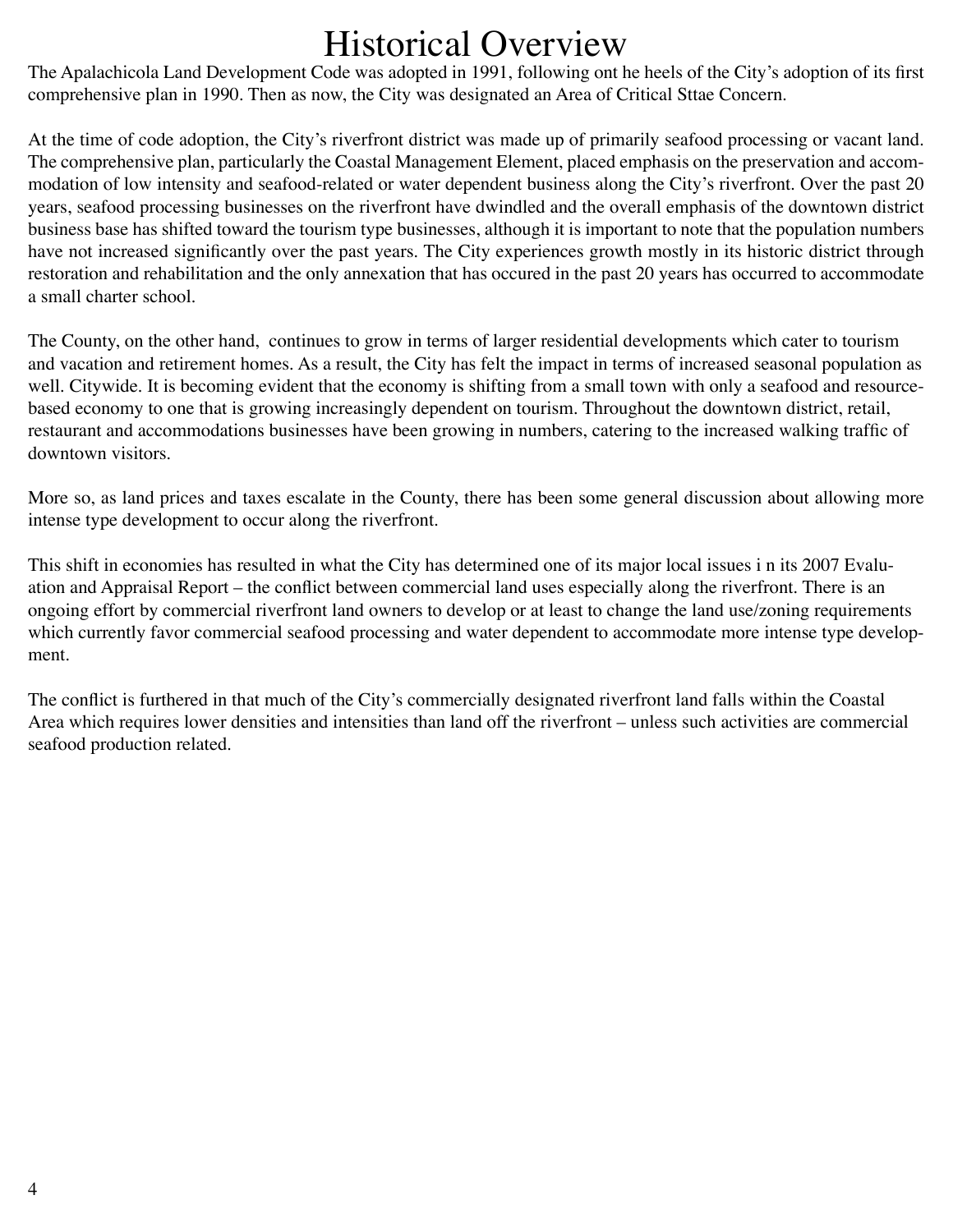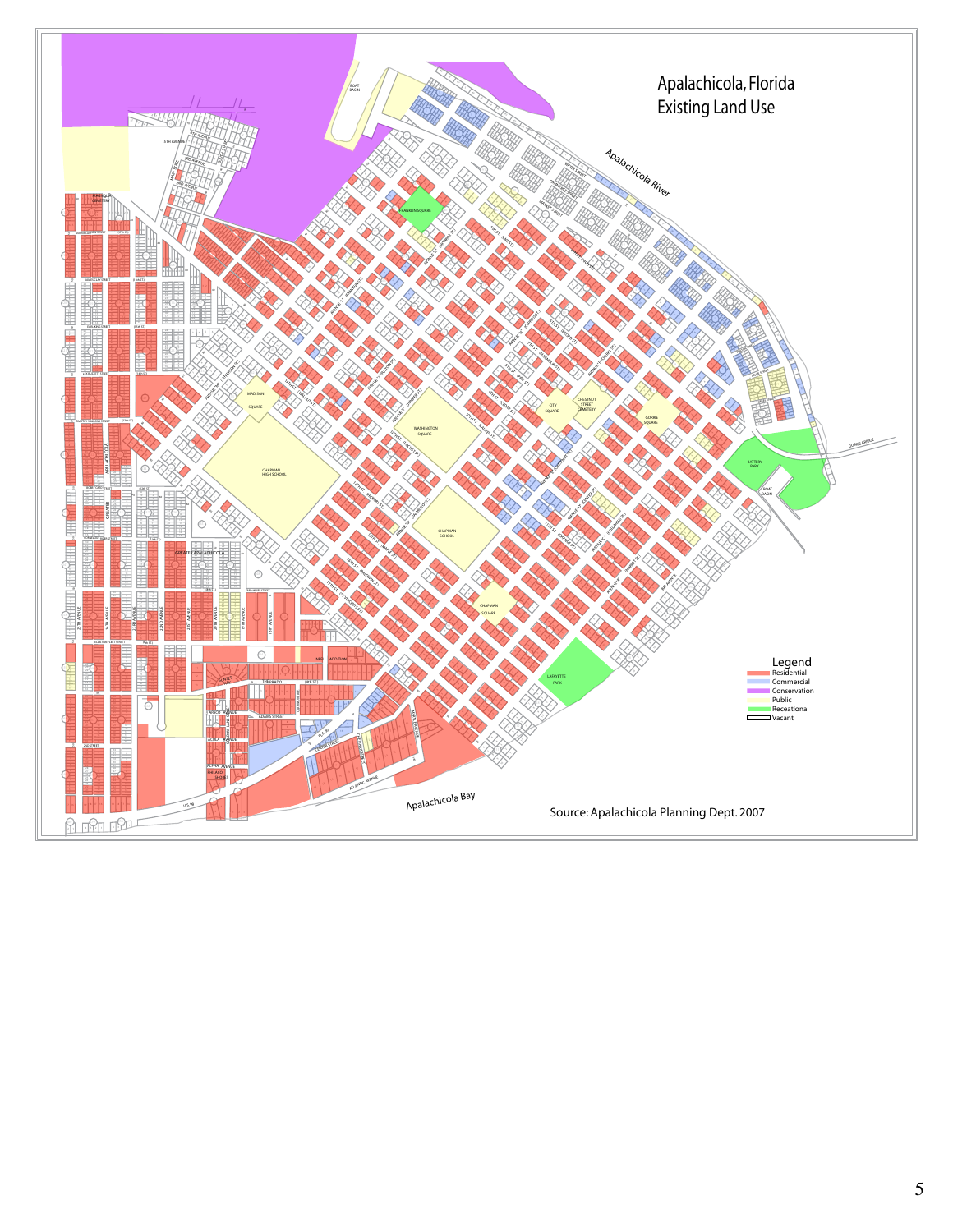# RF District Intent

# **Riverfront District Intent**

*"To provide for a variety of uses along the Apalachicola waterfront to meet the need for both water dependent activities such as seafood related and boating, with such water enhanced activities as tourism related and residential development. The area to be zoned as Riverfront shall be limited to that which has traditionally served as the center of the City's economy. Futhermore, to guide the development in a manner consistent with the protection and conservation of the basic functions and productivity of the Apalachicola River/Bay systems."*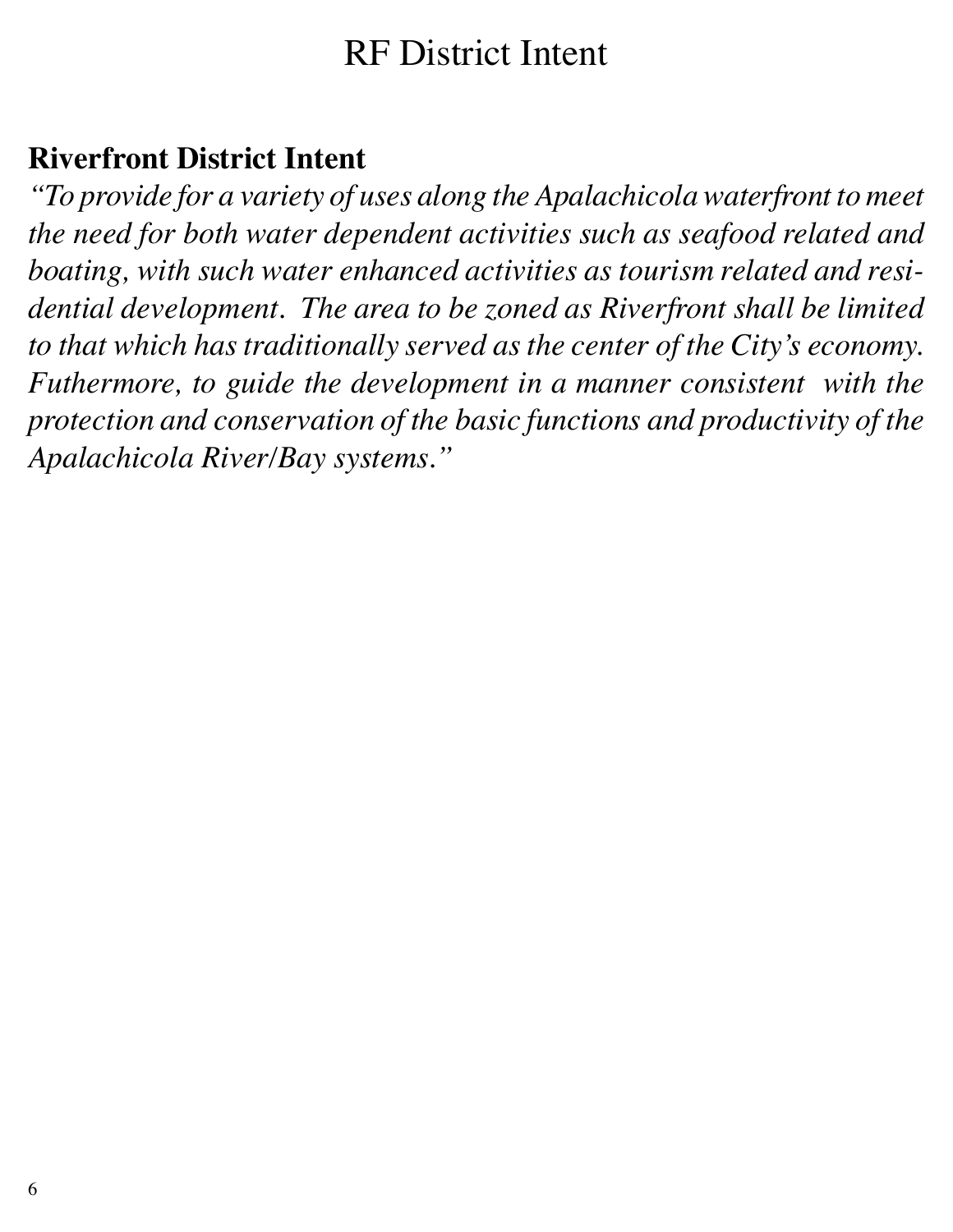# RF RIVERFRONT DISTRICT STANDARDS

# **PERMITTED USES AND STRUCTURES**

## PRINCIPAL

- 1. Retail and Wholesale Seafood
- 2. Ship Repair Yards and Drydock Facilities
- 3. Marine Supplies and bait Shops
- 4. Ice houses
- 5. Marinas
- 6. Restaurants
- 7. Motels/Hotels
- 8. Recreation Facilities
- 9. Boat Sales and Service

## **ACCESSORY**

Accessory uses and structures customarily incidential and subordinate to permitted uses and structures.

#### SPECIAL EXCEPTIONS:

After public notice and hearing and appropriate conditions and safeguards the Planning and Zoning Board may permit, as special exceptions.

- 1. Fuel dispersing devices
- 2. Retail establishments such as, but not limited to, gift shops, boutiques, and souvenir shops.
- 3. Drinking estalishments
- 4. Multi-Family Residential
- 5. Single Family Residential
- 6. Utilities Substations

## **PROHIBITED USES AND STRUCTURES**

1. All uses and structures not of a nature specifically or provisionally permitted

#### **DEVELOPMENT STANDARDS** MINIMUM LOT OR SITE SIZE

Principal Uses other than Residential Area: 3,500 sq ft platted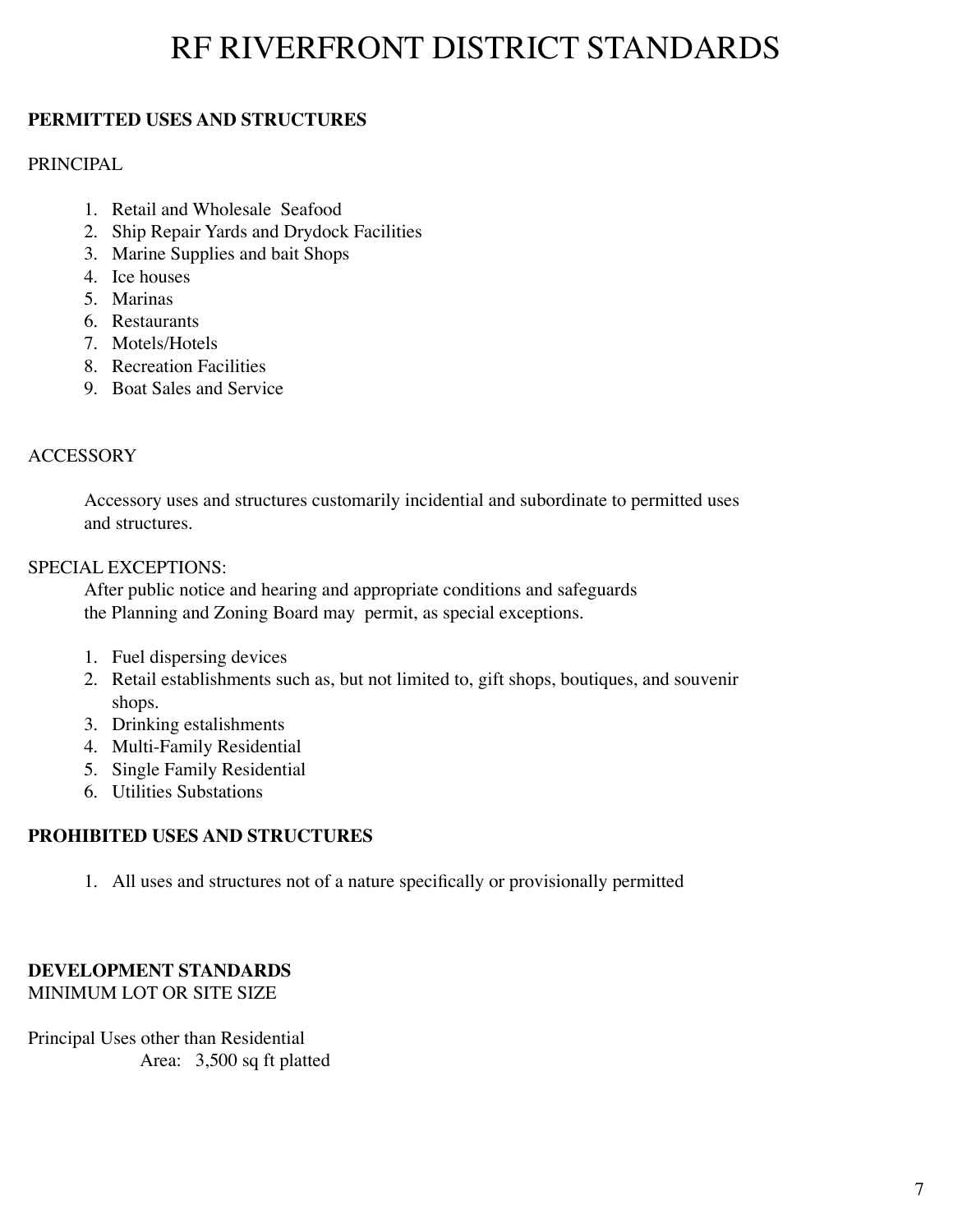Width: 50 feet Depth: 70 ft. platted

Single Family

 Area: 3,500 sq ft platted Width: 50 ft Depth: 70 ft. Platted

Multi-Family Residential

 Area: 7,000 sq ft platted Width: 100 ft. Dept: 70 ft platted

#### MINIMUM BUILDING SETBACKS

Residential Uses

| Front: None |                                                                                           |
|-------------|-------------------------------------------------------------------------------------------|
|             | Side: Interior Lot: Any combination of setbacks on each side that equals at least 15 feet |
|             | provided that no such set back shall be less than 5 feet.                                 |
|             |                                                                                           |

- Side Corner Lot: Any combination of setbacks on each side that equals at least 15 feet provided that no such setback shall be less than 5 feet.
- Rear: 10 feet from the river.

Other Principal Uses

Front : None

- Side: Interior Lot: 5 Feet. The minimum 5 foot interior setback on one side may be reduced to zero provided that at least a 10 foot setback is provided on the other side, the adjacent property owner agrees to build on the same interior lot line and to construct an adjoining wall, and both property owners file deed restrictions on the subject lots to ensure that development complies with this provision. The deed restriction shall be approved by the City Attorney and may be released only upon approval by both propery owners and the City Commission.
- Side Corner Lot: 5 feet. The minimum 5 foot interior setback on one side may be reduced to zero provided that at least a 10 foot setback is provided on the other side, the adjacent property owner agrees to build on the same interior lot line and to construct an adjacent wall, and bothe property owners file deed restrictions on the subject lots to ensure that development complies with this provision. The deed restriction shall be approved by the City Attorney and may be released only upon approval by both property owners and the City Commission.
- Rear 10 feet from the river.

#### MAXIMUM BUILDING RESTRICTIONS

Lot Coverage: 80% total lot coverage 50% impervious lot coverage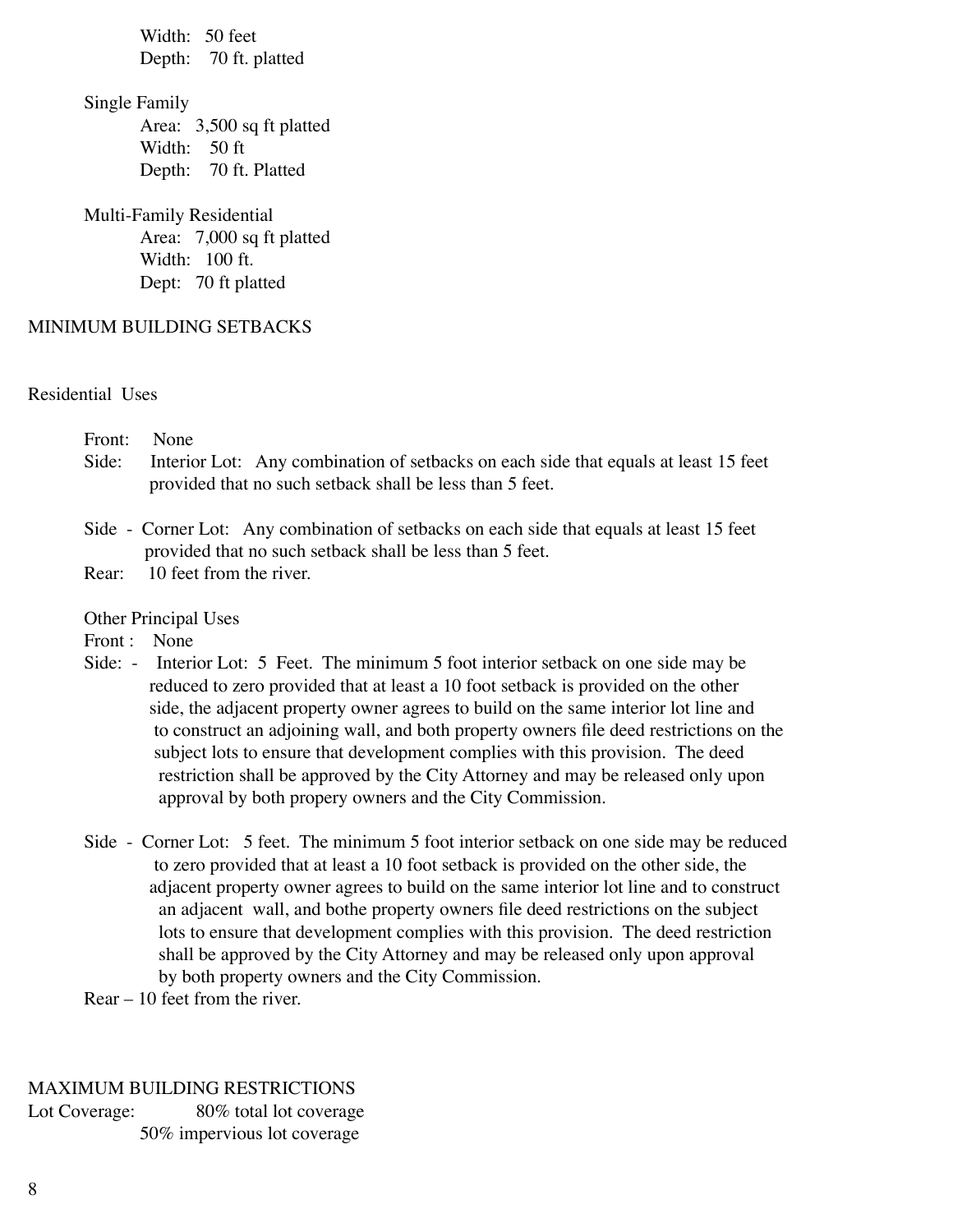### APPLICABLE REGULATIONS

#### 1. Outdoor Storage of Waste and Materials

No outdoor storage of waste or materials, other than oyster shells, used in seafood processing, machine maintenance or solid waste shall occur within 50 feet of the Apalachicola River; and no discharge of such waste and materials shall occur into the river.

#### 2. Stormwater Management

To ensure protection of the Apalachicola River/Bay system, all development in the RF District shall comply with the City Stormwater Management Plan and Site Plan Review, Section VII and Section VIII of this code. Stormwater shall be directed away from the river. All structures, with the exception of pile supported nonhavitable water dependent structures such as docks, shall be setback a minimum of 10 feet from the river and no impervious surfaces shall be placed within the setback.

In order to minimize stormwater contamination, all roof covering must be constructed of tin (metal) clay tile, slate, untreated wood, or a comparable material which will not contaminate runoff from the roof. No asbestos, asphalt or other petroleum-based material shall be used.

#### 3. Residential Development

Residential development in the RF District shall be limited to a total of one unit per 50 linear feet of river frontage for single family and one unit per 25 linear feet of river frontage for multi-family. Motel/hotel development shall be restricted to one unit per 10 liniear feet of river frontage. Conversion or use of hotel/motel units for permanent residences is prohibited.

4. Parking Requirements See Section IV E (8) Parking Regulations

#### 5. Seafood Dealer and Processors

Seafood dealers and seafood processors shall be exempt from the 10 foot setback from the river and shall also be exempt from the 50% maximum impervious surface requirement. Such developments are not exempt from State stormwater permitting or the provision of Section VII Site Plan Review and Section VIII, Stormwater Management Plan review.

#### 6. Special Exceptions

Unless otherwise specified, special exceptions must comply with the development standards for principal uses. If deemed appropriate by the Planning and Zoning Commission in order to grant a special exception, certain more stringent standards may be imposed.

## 7. Supplemental Regulations

Provisions of Section VII, Site Plan Review, and Section VIII, Stormwater Management Plans, shall be applicable to certain lands within this district.

#### 8.Standards for Marinas

- a. New enclosed boat basins shall be prohibited.
- b. Docks shall extend out to water no less than four feet deep at mean low tide.
- c. Dredging for new marinas shall be restricted to limited channels for launching boats.
- d. Marinas must provide vehicular parking according to the standards set forth in Section IV, E, 8 of this code.

e. Fueling facilities shall be designed to contain spills from on-land equipment and shall be prepared to contain spills in the water.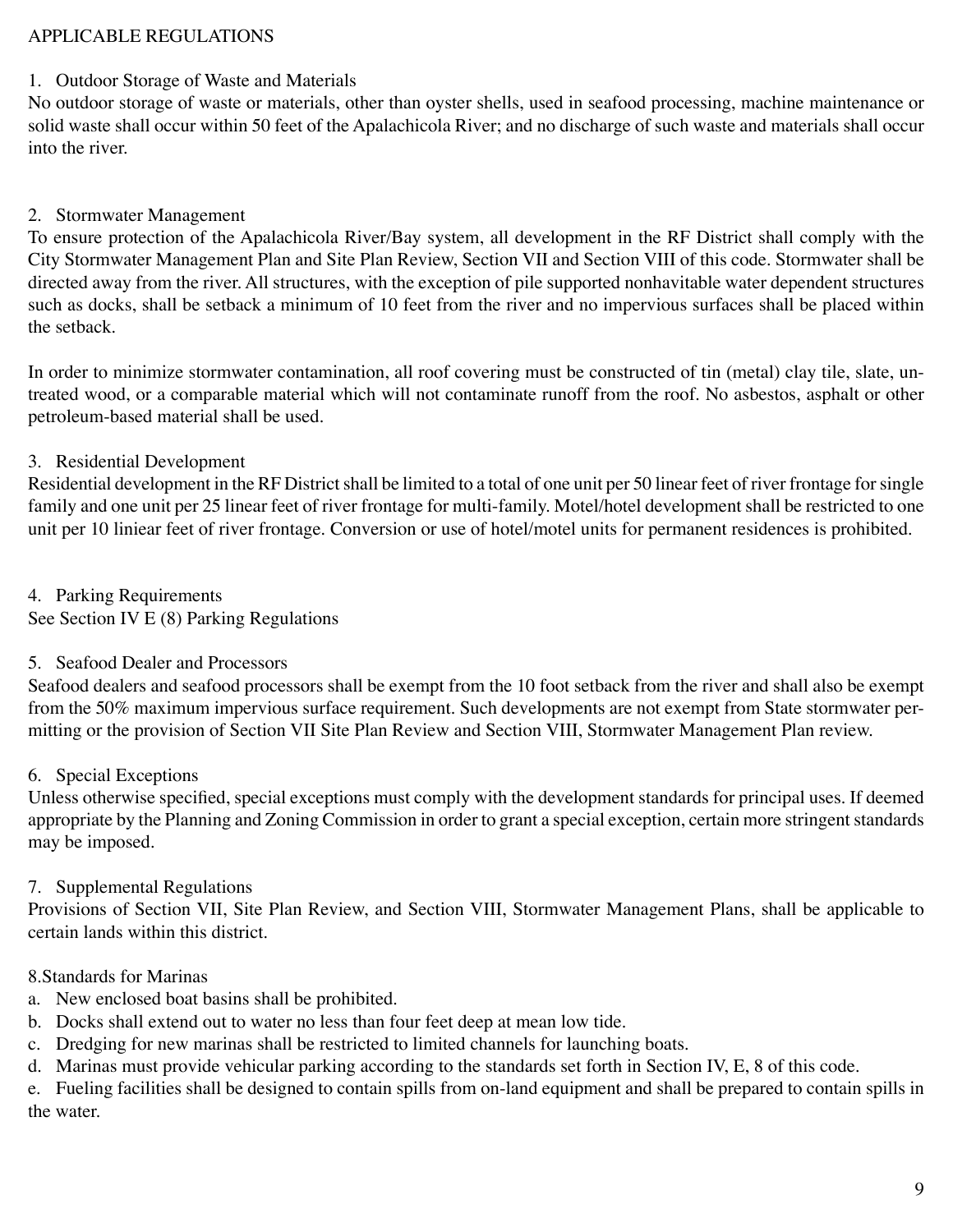f. All parking, dry storage and non-water dependent facilities shall be built on existing uplands.

g. Marinas must prepare by 1993 a hurricane plan which will describe measures to be taken to minimize damage to marina sites, neighboring properties, and the environment. The hurricane plans must be filed with an approved by the Emergency Management Director and City Building Inspector.

h. All new marinas shall be required to have sewage pump out facilities. All existing marinas will be required to install sewage pump out facilities before Dec. 31, 1995.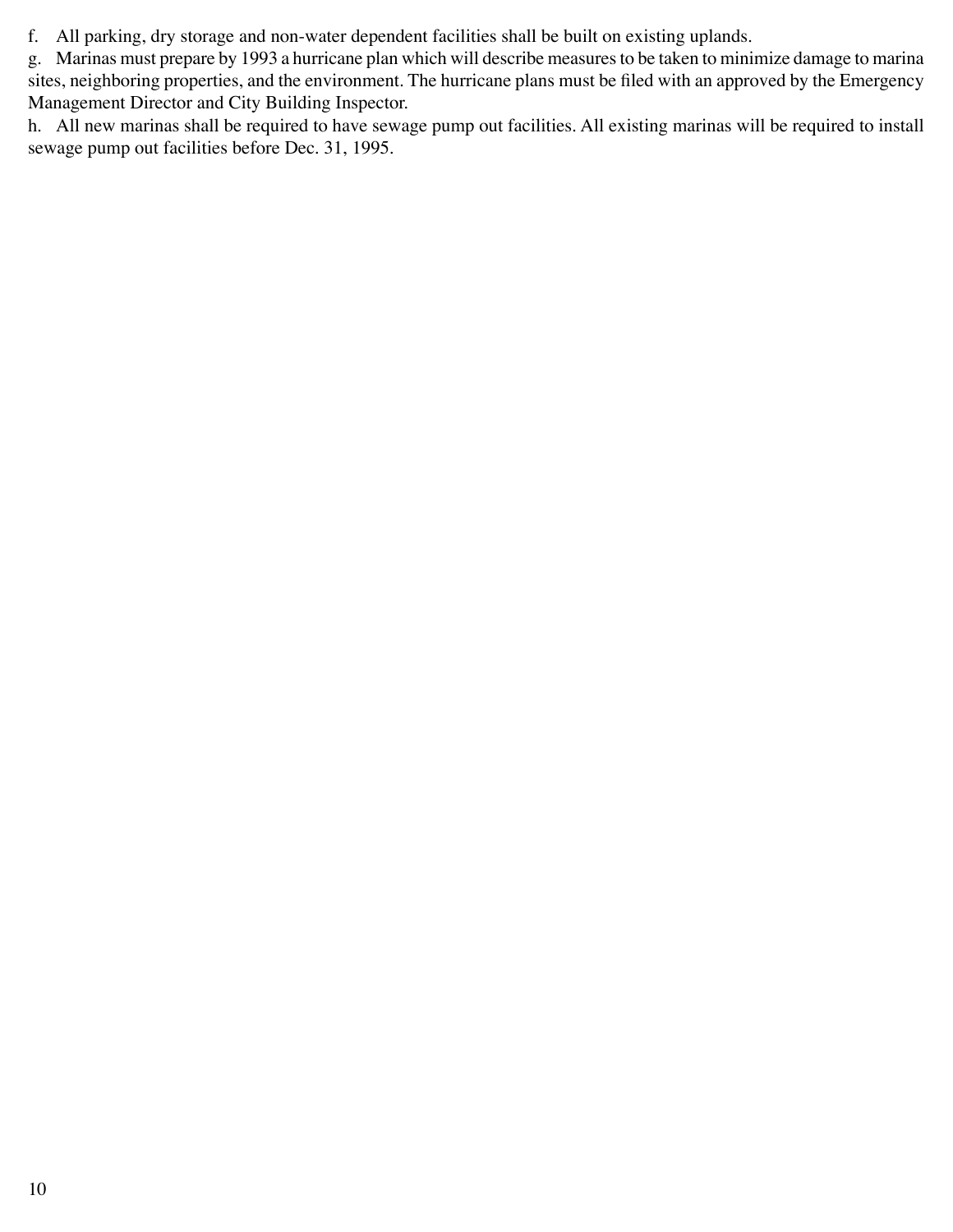# Consistency Review with Comprehensive Plan

*The following represents a review of the applicable Goals Objectives and Policies of the Apalachicola Comprehensive Plan for the purpose of determining consistency between the plan and the Riverfront District Standards.* 

## **INTENSITY USE STANDARDS**

Point of Reference: Land Use Element: Policy 2.2. This policy defines the density thresholds for residential and commercial. Low density commercial is defined as less than 60% lot coverage.

*Coastal Management Element: Policy 1.4:* Upland areas of native vegetation larger than 40 acres **and all wetlands impoundments are designated either the lowest density residential, conservation or low intensity commercial** on the future Land Use Map, All marine wetlands are designated as such on the map series. No development will be permitted in coastal wetlands.

*Coastal Management Element: Policy 2.2:* The City's land use regulations s**hall prohibit high density development adjacent to sensitive wetlands areas,** and shall prohibit destruction of wetlands vegetation without mitigation.

*Coastal Management Element: Policy 14.1:* U.S. Highway 98 within the City, Water Street, and Bay Avenue shall be designated scenic roads.

*Coastal Management Element: Policy 14.3:* Site plan requirements for areas between designated scenic roads and wetlands or open water shall require the use of native vegetation in landscaping, **separation of buildings by at least 50 feet along the axis of the road, and the avoidance of fencing or landscaping that would obstruct views of wetlands or open water.**

*Coastal Management Element: Policy 14.2:* **Properties between designated scenic roads and wetlands or open water shall be zoned the lowest density allowed for their respective future land use categories.** 

## **INTENSITY USE STANDARDS SUMMARY**

In areas adjacent to wetlands the land uses are required by the comp plan to be the lowest intensity for their category: ie: if it's commercial it is to be low intensity - less than 60% lot coverage. The current district regulations provide for 80% lot coverage district wide. The policy addressing scenic road roads standards requires separation of buildings by a least 50 feet along the axis of the road.

According to these policies, the existing code standards are inconsistent with the plan.

## **policies addressing public access**

*Coastal Management Element: Policy 7.3 (b)* non-public use marinas or multislip docking facilities shall be allowe only in medium density **residential** zoning districts and then only if docking facilities are limited to use by residents.

*Coastal Management Element: Objective 12.* The amount of public access to coastal resources shall be maintained and not decreased between 1990 and 2000.

Policy 12.1 Existing access for the public to the river and bay shall be maintained by new development. New riverfront develop shall show on their site plans existing riverfront access ways and the proposed development shall continue that access way, relocate it on the site, or donate it to the City.

## **PUBLIC ACCESS SUMMARY**

The riverfront district standards appear to be consistent with these standards.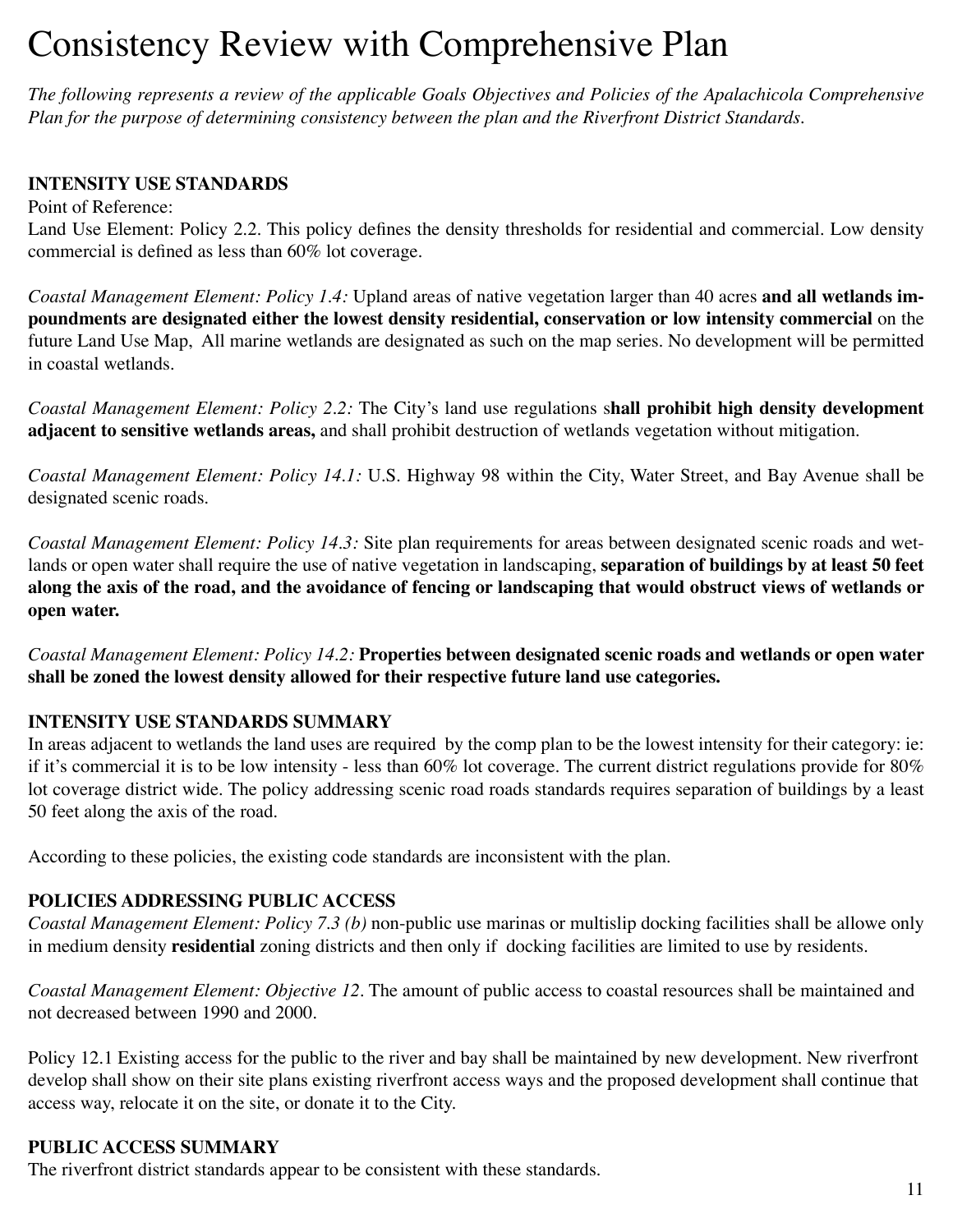# Apalachicola Waterfronts Vision Plan

First year Waterfronts Florida grant objectives for the Apalachicola Waterfronts program concentrated on 1) Forming a broad based group of citizens and establishing the Apalachicola Waterfronts Steering Committee. 2) Identifying our natural, cultural and historic resources, sources of environmental problems, and issues that impact the working waterfront. 3). Exploring zoning and comp plan issues. 4) Building staff and volunteer skills capacity, knowledge and studying other Waterfronts Florida communities, the things they accomplished, their successes and failures. 5) Researching resources and grants. 6) Holding a large inclusive public meeting and to gain additional input. During the second year of the grant the committee will compile all of the ideas and issues generated by the Apalachicola Waterfronts Steering Committee meetings, the Waterfront Subcommittee meetings and the overall community visioning meeting into one vision document. Then we will evaluate and prioritize the projects and position the Committee to move toward implementation in the following areas:

#### **Objective 1**

Compile all of the ideas and issues generated by the Apalachicola Waterfronts Steering Committee meetings, the Waterfront Subcommittee meetings and the overall community visioning meeting into one vision document. Then evaluate and prioritize the projects.

#### **• Enhancement of the Viable Traditional Economy**

The addition of docks to Veteran's Park on the Apalachicola Riverfront was considered a high priority in all of the visioning meetings. Adding docking facilities for the working waterfront greatly increases the industry's capacity for unloading seafood from boats allowing them a better chance to stay in business on our waterfront. The docks will also make the area more attractive and safe to residents and tourists. The park will be a centerpiece for Apalachicola that will recognize the importance that the seafood industry has on the economy and the history of the town.

The Waterfronts Steering Committee will contract to have architectural drawings completed for park including docks, a landscape plan with educational kiosks, and a public restroom facility. We will also research mooring agreements for the use of the docks and seek funding for the completion of the docks and the park.

#### **Objective 2 Enhancement of the Viable Traditional Economy**

-Contract to have architectural drawings completed for park including docks, a landscape plan with educational kiosks, and a public restroom facility.

-Research and draft mooring agreements for the use of the docks and seek funding for the completion of the park. -Scipio Creek Boat Basin (Mill Pond) was originally conceived to be an area where the commercial seafood industry could expand and have support services. The Waterfronts Steering Committee will work toward getting a conceptual plan completed that includes the ideas generated during the visioning process. The Committee will also work with the Planning and Zoning Commission to explore zoning issues

#### **Cultural Resource Protection and Public Access:**

• Preserving the historic integrity, unique character and small town atmosphere of Apalachicola are considered very important. To assist in the preservation of these assets the Waterfronts Committee will help city staff and the Planning and Zoning Committee prepare an historic architectural guidelines booklet that defines the city's land development regulations, the review procedures for renovation and new construction, and principles of design. Specifically the Waterfronts Steering Committee will contract with Florida Agricultural and Mechanical University (FAMU) to conduct an architectural materials survey of the focus area. This study will provide the factual background on which to base the historic architectural guidelines booklet.

üThe Waterfronts Steering Committee will also conduct research and gather data on increasing the walkablity of the city and linking public spaces through out the waterfront district.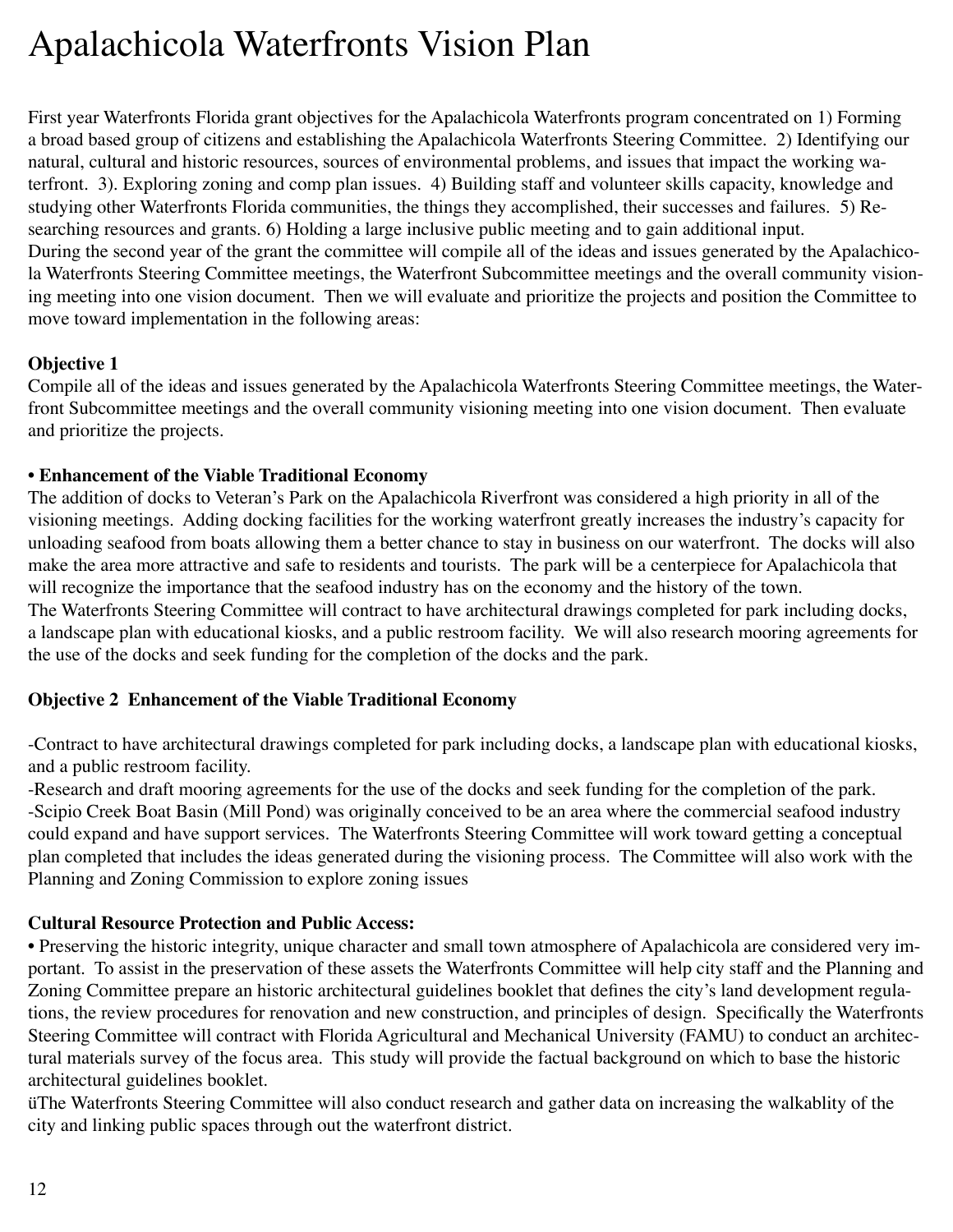üDuring the first year the Waterfronts Steering Committee also helped to re-establish the Historic Apalachicola Merchants Association. They have agreed to address issues such as garbage, beautification, parking, safety and tourist facilities. The Waterfronts Steering Committee will assist in the stabilization of the association by attend their monthly meetings, assisting with clerical needs and promotion of special events.

üRe-establishment of a maritime museum. The new Apalachicola Maritime Heritage Center will be dedicated to educating the public about the community's maritime heritage and helping the residents to appreciate and use the waterfront.

# **Objective 3**

Preserve historic integrity and overall sense of place, enable merchants to clean up town and stage events, improve the linkages of public spaces

-Contract with Florida Agricultural and Mechanical University (FAMU) to conduct an architectural materials survey of the focus area. This study will provide the factual background on which to base the historic architectural guidelines booklet.

-Conduct research and gather data on increasing the walkablity of the city, linking public spaces and enhancing public spaces through out the waterfront district.

-Support and assist the Historic Apalachicola Merchants Association by attend their monthly meetings, assisting with clerical needs and promotion of special events.

-Support and advocate for the re-establishment of a maritime heritage center.

-Research tax increment financing to help city get funds for waterfront area projects

-Coordinate with the Franklin County Scenic Byways group

## **• Environmental Resource Protection**

A high priority identified in the environmental arena was storm water management. The Waterfronts Steering Committee will address this issue by providing educational resources to city staff and the Planning & Zoning Committee on storm water holding facilities and storm water management. The Committee will also continue research funding methods to remove two sunken vessels in the waterfront area.

Objective 4 Environmental Improvements

-Provide support and information on storm water management to the Planning and Zoning Commission and city staff. -Continue to research funding methods to remove two sunken vessels.

-Help city code enforcement staff get training on environmental and storm water issues.

## **• Hazard Mitigation**

Apalachicola has been chosen to be a part of a case study on Pre and Post Disaster Planning to the Local Level for Florida's for Historic Resources. The Apalachicola Waterfronts Steering Committee has arranged for the City of Apalachicola staff, representatives from the local historical society and the Franklin County Emergency Management staff to work with 1000 Friends of Florida to develop a disaster plan that will help protect our historic buildings. The Waterfronts Committee will assist the team in setting up meetings, locating information about our existing emergency management capabilities, locating information about our historic resources and communicating the finished plans. Objective 5 Hazard Mitigation

-Create a team that includes city staff, a historical society representative, county emergency management staff and other interested parties to work with 1000 Friends of Florida to develop a disaster plan that will help protect our historic buildings.

-Set up meetings, locate information on existing emergency management capabilities, our historic resources -Communicate finished plans to the City Commission, Planning and Zoning and area residents.